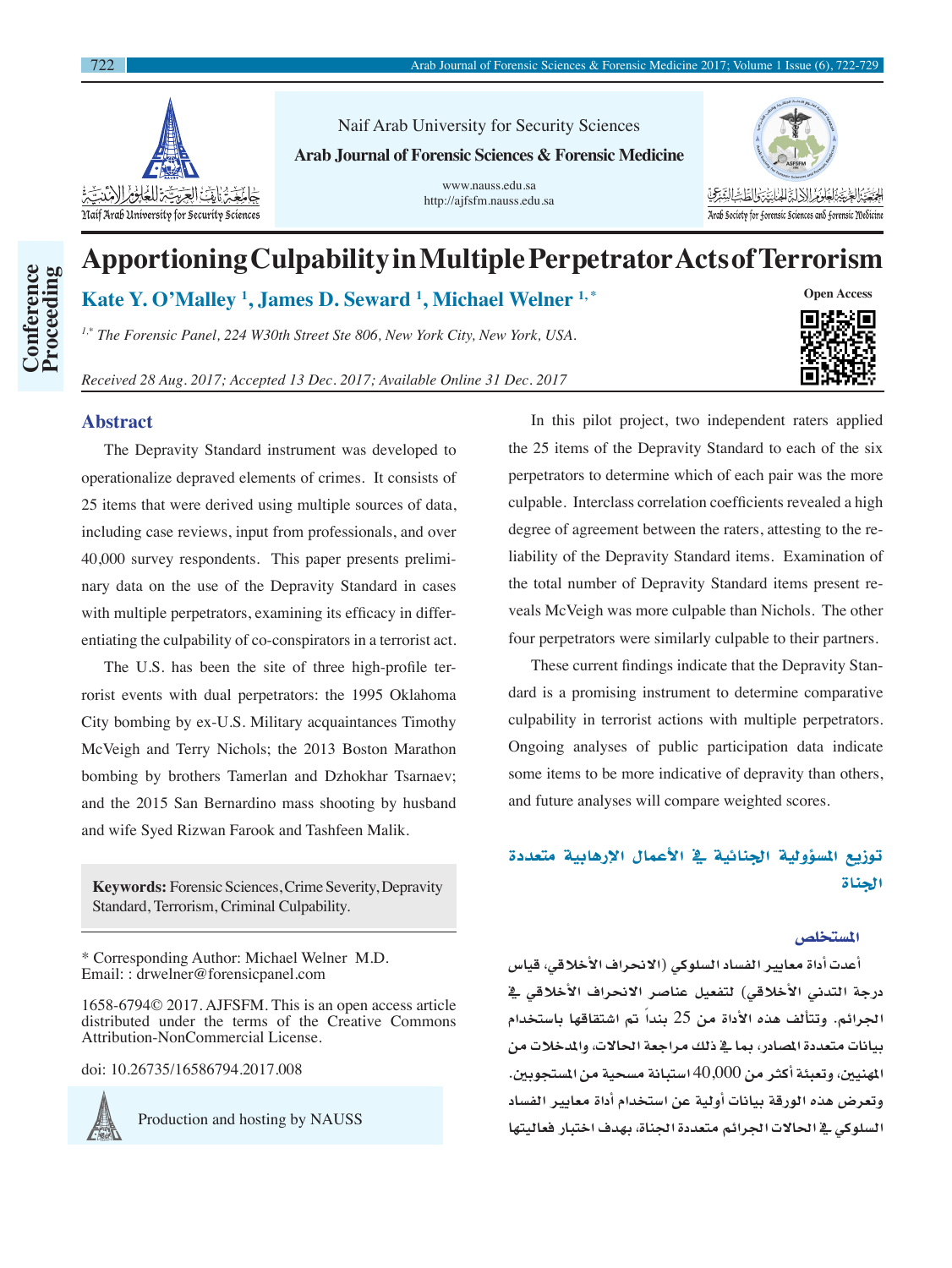723

**يف التمييز بني م�س ؤولية اجلناة امل�شرتكني يف عمل إرهابي.**

وكانت الولايات المتحدة موقعا<sup>ً</sup> لثلاثة أحداث إرهابية عالية **امل�ستوى بوا�سطة اثنني من املنفذين: تفجري أوكالهوما �سيتي عام**  1995 بواسطة شخصين أقارب كانوا <u>ي</u>ة الجيش الأمريكي سابقاً، **تيموثي ماكفييه وتريي نيكولز؛ وتفجريات ماراثون بو�سطن عام**  2013 **من قبل الإخوة تامرالن وزوخار ت�سارنايف؛ وإطالق النار اجلماعي �سان برناردينو** 2015 **من قبل الزوج �سيد ر�ضوان فاروق والزوجة ت�شفني مالك.**

**ويف هذا امل�شروع التجريبي، طبق اثنان من املقيمني امل�ستقلني** 25 **ً من معيار الف�ساد ال�سلوكي على كل من اجلناة ال�ستة لتحديد أي بندا** منهما كان أكثر *مسئو*لية عن الجريمة. وك*شفت مع*املات الارتباط **بني الطبقات وجود درجة عالية من االتفاق بني املقيمني، مما يدل على موثوقية البنود املعيارية للف�ساد ال�سلوكي. ولقد أ�شار فح�ص العدد الإجمايل لبنود معايري الف�ساد ال�سلوكي املوجود إىل أن مكفي )**Veigh Mc **)كان أكرث م�سئولية من نيكولز)**Nichols **). أما**  الجناة الأربعة الآخرون فكانوا مت*ساويين <u>ي</u>ة المسئو*لية مع شركائهم.

**ت�شري النتائج احلالية إىل أن معيار الف�ساد ال�سلوكي هو أداة واعدة لتحديد امل�س ؤولية الن�سبية يف الأعمال الإرهابية بني مرتكبي**  الجرائم المتعددين. وتشير التحليلات الجارية لبيانات المشاركة بي*ن* العامة إلى أن بعض البنود تكون أكثر دلالة على الفساد السلوكي من **غريها، وأنه على التحليالت امل�ستقبلية مقارنة الدرجات املرجحة.**

**الكلمات املفتاحية:** علوم الأدلة اجلنائية، �شدة اجلرمية، معيار الانحراف السلوكي، والإرهاب، المسؤولية الجنائية.

### **1. Introduction**

The justice system in the United States couples stability of the rule of law with evolution borne of the turbulent creativity of diverse perspective. Among the areas closely scrutinized are criminal sentencing and how to make punishment of crime fair, and less colored by biases. Currently, criminal law in the U.S. distinguishes "aggravating factors" as certain features in a crime that warrant harsher sentencing, yet there are no standardized definitions for terms like "heinous," "atrocious," "cruel" or "depraved" that can increase sentencing when found present [1,2]. With ambiguous or impressionistic instructions and guidance, justice decision-makers have little direction as to what makes a crime "depraved," and are often forced to rely on subjective arguments for and against the presence of depravity in a given offense [3,4].

Forensic science and medicine's embrace of evidencebased practice may hold great promise for enhancing the fairness of sentencing [1]. Can criminal punishments better reflect a perpetrator's intent, actions, and attitude about crime, rather than the financial resources of an offender, his race, his clan, or his governmental influence?

Forensic psychiatrist Michael Welner, MD, conceived the Depravity Standard to apply scientific rigor to criminal sentencing decision-making by identifying categories of evidence that distinguish the worst-of-the-worst crimes [5]. In this regard, the Depravity Standard promotes the use of the harshest punishments and prison sentences for the most heinous or depraved of crimes. The Depravity Standard is also appropriate for use at other stages of justice, such as assisting prosecutors in determining appropriate charges to assign, and in establishing those inmates for whom early prison release may be appropriate because of the relative lack of depravity of their offense [6].

The Depravity Standard is additionally well suited for apportioning culpability in cases with more than one actor and conspirator. The mechanism for assessing cases with the Depravity Standard examines individual perpetrators and their unique role in a crime independent of contamination from other co-conspirators. This is potentially important both in the investigative phase, to identify the primary perpetrator for further investigation, especially in cases of multiple actors, and for ensuring that the severity of punishment is fairly apportioned to those who have earned the distinction of being most blameworthy.

The United States has been the site of three high-profile terrorist events with dual perpetrators: the 1995 Oklahoma City bombing, the 2013 Boston Marathon bombing, and the 2015 San Bernardino mass shooting. This pilot study will investigate the efficacy of the Depravity Standard in apportioning culpability in these multiple perpetrator terrorism cases.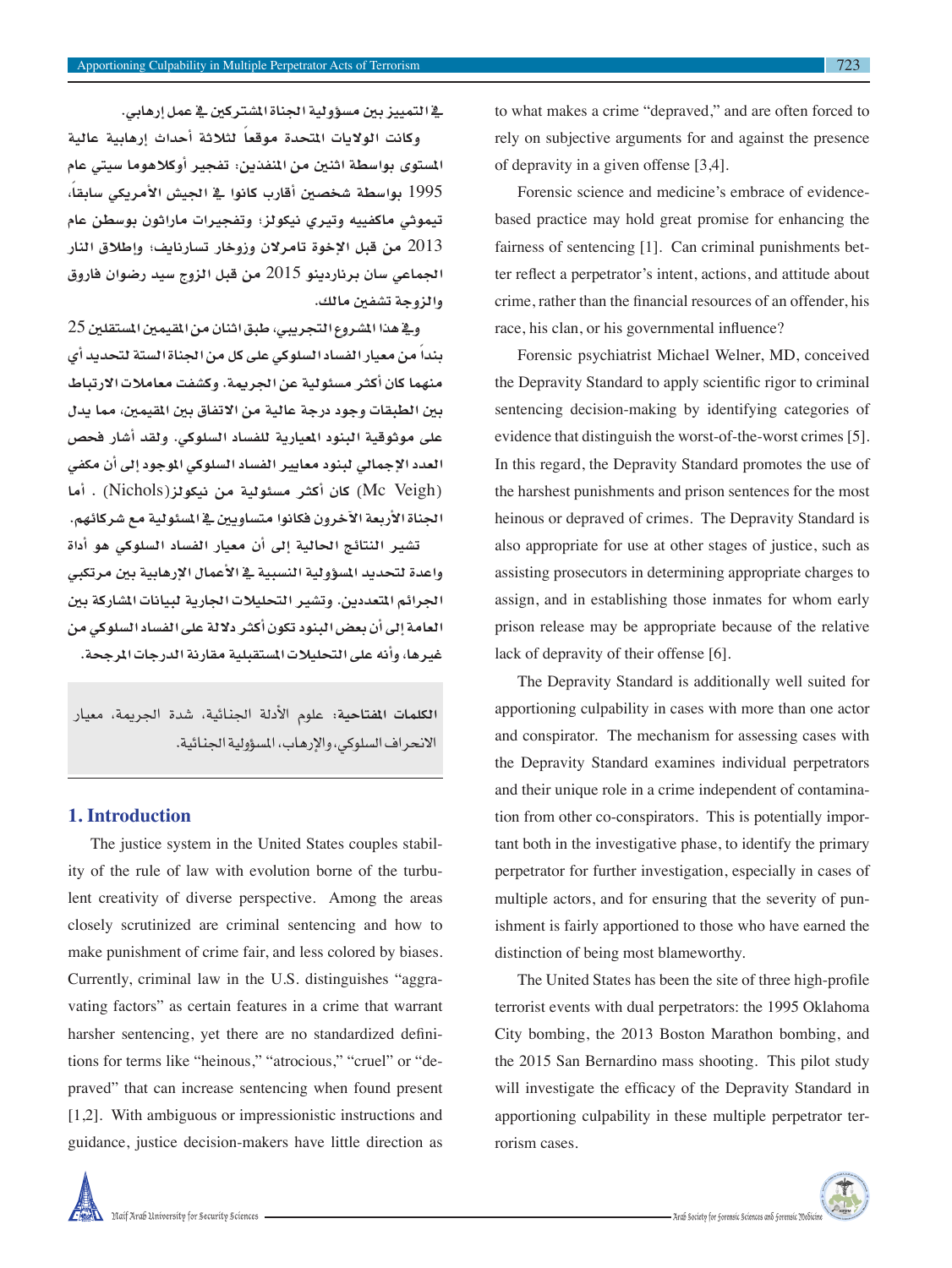## **2. Materials and Methods**

#### **2.1. The Depravity Standard**

Since the inception of a multi-tiered research initiative, extensive data has been collected regarding the Depravity Standard. The methodology employed guides decisionmaking about depravity in murder by incorporating elements of intent, actions, victim choice, and the offender's attitude about the crime. The Depravity Standard has taken shape from an inclusive review of higher court sentencing for the worst of crimes, input from professionals and observers on what elements constitute the worst of crimes, a survey of over 40,000 community respondents to gauge public appraisal of different facets of depravity, and data from a large number of closed felony case files, including over 750 murder cases.

Coalescing a definition of criminal depravity from these different vantage points has contributed to a Depravity Standard that accounts for what courts believe to be the extremes of criminality, what the public believes should be defined as these extremes, what working professionals and interested students of crime experience as exceptional, and finally, what actual case study reveals about the qualities of the more narrowed class of offenses and the offenders responsible.

Through this, an inventory of 25 items have been identified, and validated (manuscripts in preparation), as elements of depravity in crime. These 25 items are comprised of four different categories: (1) Intent items, involving the purpose of the perpetrator(s); (2) Victim choice items, dealing with the characteristics of the victim(s); (3) Action items, assessing the behavior of the perpetrator(s); and (4) Attitude items, dealing with the emotional perspectives of the perpetrator(s) (Table-1).

#### **2.2. Sample**

This sample includes 6 individuals who engaged in three high-profile terrorist events in the U.S. with two perpetrators, and were convicted for their actions or died in the commissioning of their offense. For the purposes of this pilot study, terrorism is defined as "the use or threat of action where the use or threat is designed to influence the government or to intimidate the public or a section of the public, and/or the use or threat is made for the purpose of advancing a political, religious, or ideological cause" [7].

The three cases contained unique relationship types between the offenders. The April 19, 1995 Oklahoma City bombing was perpetrated by ex-U.S. Military acquaintanc-

| <b>Item</b> | <b>Item Description</b>                                                                                                                                |  |  |  |  |  |  |
|-------------|--------------------------------------------------------------------------------------------------------------------------------------------------------|--|--|--|--|--|--|
|             | <b>Intent Items</b>                                                                                                                                    |  |  |  |  |  |  |
|             | Intent to emotionally traumatize the victim, maximizing terror, through humiliation, or intent to create an indelible<br>emotional memory of the event |  |  |  |  |  |  |
| 2           | Intent to maximize damage or destruction, by numbers or amount if more than one person is victimized, or by<br>degree if only one person is victimized |  |  |  |  |  |  |
| 3           | Intent to cause permanent physical disfigurement                                                                                                       |  |  |  |  |  |  |
|             | Intent to carry out a crime for excitement of the criminal act                                                                                         |  |  |  |  |  |  |
|             | Influencing depravity in others in order to destroy more                                                                                               |  |  |  |  |  |  |
| 8           | Crime reflects intent of progressively increasing depravity                                                                                            |  |  |  |  |  |  |

**Table 1-** *The Depravity Standard 25 items.*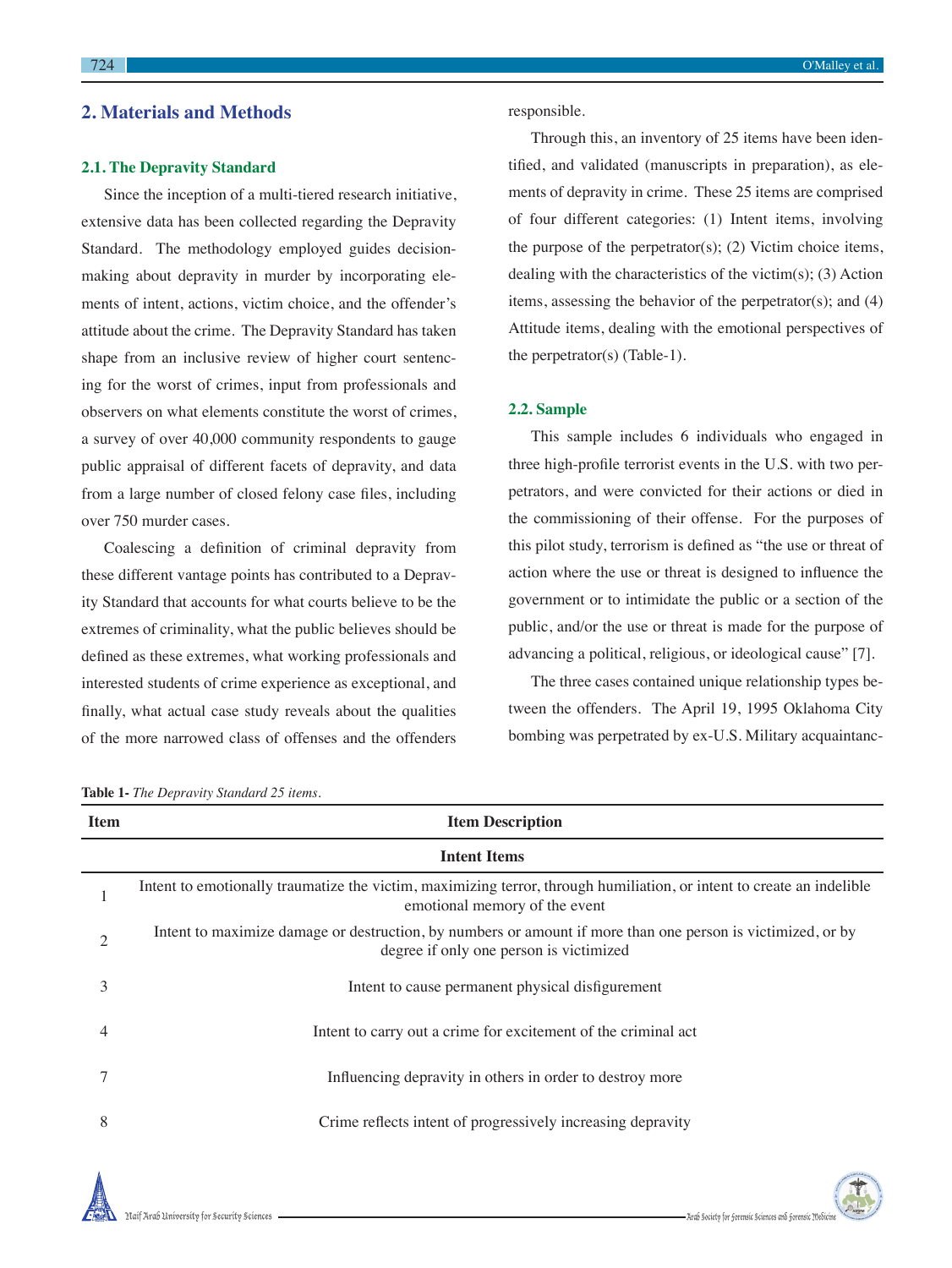| 9                          | Carrying out a crime in order to terrorize others                                  |  |  |  |  |
|----------------------------|------------------------------------------------------------------------------------|--|--|--|--|
| 10                         | Carrying out crime in order to gain social acceptance or attention, or to show off |  |  |  |  |
| 11                         | Influencing criminality in others to avoid prosecution or penalty                  |  |  |  |  |
| <b>Victim Choice Items</b> |                                                                                    |  |  |  |  |

| <b>Victim Choice Items</b> |                                                                                                       |  |  |  |  |  |
|----------------------------|-------------------------------------------------------------------------------------------------------|--|--|--|--|--|
| 5                          | Targeting victims who are not merely vulnerable, but helpless                                         |  |  |  |  |  |
| 6                          | Exploiting a necessarily trusting relationship to the victim                                          |  |  |  |  |  |
| 13                         | Intentionally targeting victims based upon prejudice                                                  |  |  |  |  |  |
| <b>Action Items</b>        |                                                                                                       |  |  |  |  |  |
| 12                         | Disregarding the known consequences to the victim                                                     |  |  |  |  |  |
| 14                         | Prolonging the duration of a victim's physical suffering                                              |  |  |  |  |  |
| 15                         | Unrelenting physical and emotional victimization; amount of victimization                             |  |  |  |  |  |
| 16                         | Exceptional degree of physical harm; amount of damage                                                 |  |  |  |  |  |
| 17                         | Unusual and extreme quality of suffering of the victim, including terror and helplessness             |  |  |  |  |  |
| 18                         | Indulgence of actions, inconsistent with the social context                                           |  |  |  |  |  |
| 19                         | Carrying out crime in unnecessarily close proximity to the victim                                     |  |  |  |  |  |
| 20                         | Excessive response to trivial irritant; actions clearly disproportionate to the perceived provocation |  |  |  |  |  |

#### **Attitude Items**

|    | Pleasure in response to the actions and their impact                                                  |
|----|-------------------------------------------------------------------------------------------------------|
| 22 | Falsely implicating others, knowingly exposing them to wrongful penalty and the stress of prosecution |
| 23 | Projecting responsibility onto the victim; feeling entitlement to carry out the action                |
| 24 | Disrespect for the victim after the fact                                                              |
| 25 | Indifference to the actions and their impact                                                          |



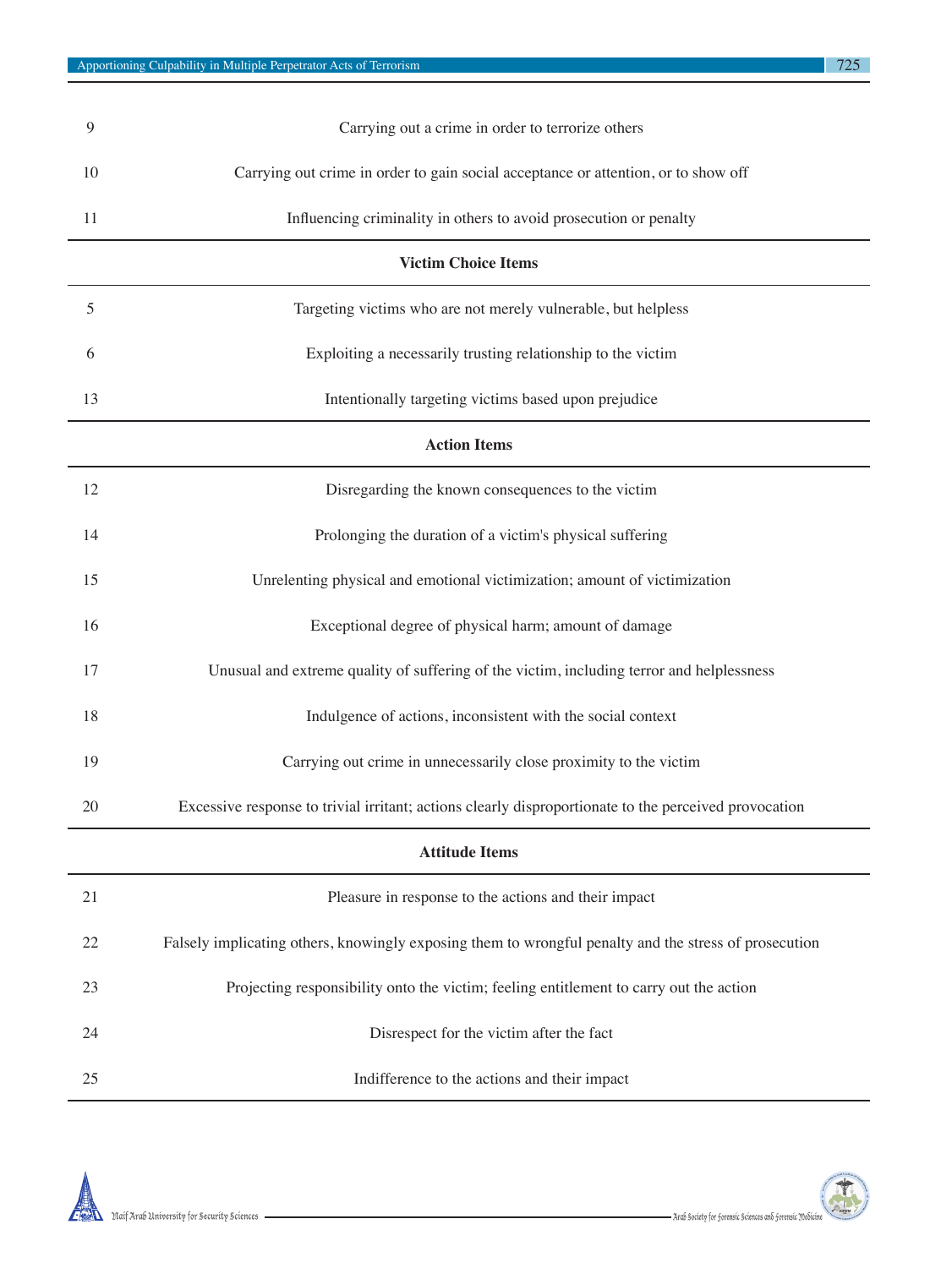|                                        |                         | Age | Gender       | <b>Motivation</b>    | <b>Legal Outcome</b>   | <b>Type of Murder</b> |
|----------------------------------------|-------------------------|-----|--------------|----------------------|------------------------|-----------------------|
| <b>Oklahoma City</b>                   | Timothy<br>McVeigh      | 26  | M            | Anti-<br>Government  | Death Penalty          | Bombing               |
| $(168 \text{ dead}, 650 +$<br>wounded) | Terry<br><b>Nichols</b> | 40  | M            | Anti-<br>Government  | Life without<br>Parole | Bombing               |
| <b>Boston Marathon</b>                 | Tamerlan<br>Tsarnaev    | 26  | M            | Religious fanaticism | Dead                   | Bombing               |
| (4 dead, 265)<br>wounded)              | Dzhokhar<br>Tsarnaev    | 19  | M            | Religious fanaticism | Death Penalty          | Bombing               |
| San Bernardino                         | Syed<br>Farook          | 28  | M            | Religious fanaticism | Dead                   | <b>Mass Shooting</b>  |
| (14 dead, 22)<br>wounded)              | Tashfeen<br>Malik       | 29  | $\mathbf{F}$ | Religious fanaticism | Dead                   | <b>Mass Shooting</b>  |

#### **Table 2-** *Perpetrator Information.*

**Table 3-** *Results of case rating by perpetrator.*

| <b>Oklahoma City</b> |               | <b>Boston Marathon</b>           | <b>San Bernardino</b> |                |  |
|----------------------|---------------|----------------------------------|-----------------------|----------------|--|
| Timothy McVeigh      | Terry Nichols | Timothy Tsarnae Dzhokhar Tsarnae | Syed Farook           | Tashfeen Malik |  |
| 9.5                  | 6.5           | 7.5                              | 7.5                   |                |  |

es Timothy McVeigh and Terry Nichols; the April 15, 2013 Boston Marathon bombing was perpetrated by brothers Tamerlan and Dzhokhar Tsarnaev, and the December 2, 2015 San Bernardino mass shooting perpetrated by husband and wife Syed Rizwan Farook and Tashfeen Malik.

#### **2.3. Data Collection and Analysis**

Case summaries were developed by researchers trained in the use of the Depravity Standard. The criteria for data to be included in case summaries focused on the intent and antecedent event behaviors, victim choice and motivations, actions and attack-specific behaviors, and attitudes and post-event behaviors of the offenders. The summaries also

included demographic information, where known (age, gender, occupation, family dynamic, relationship status, employment). Data were collected by examining relevant information contained in open source news reports, books, biographies, scholarly articles, and court documents. Basic information pertaining to each of the perpetrators can be seen in Table-2.

#### **2.4. Case Rating**

Two raters trained in the use of the Depravity Standard were recruited for this pilot study. Using the thorough case summaries, the two raters acting independently applied the 25 items to each of these 6 perpetrators across the three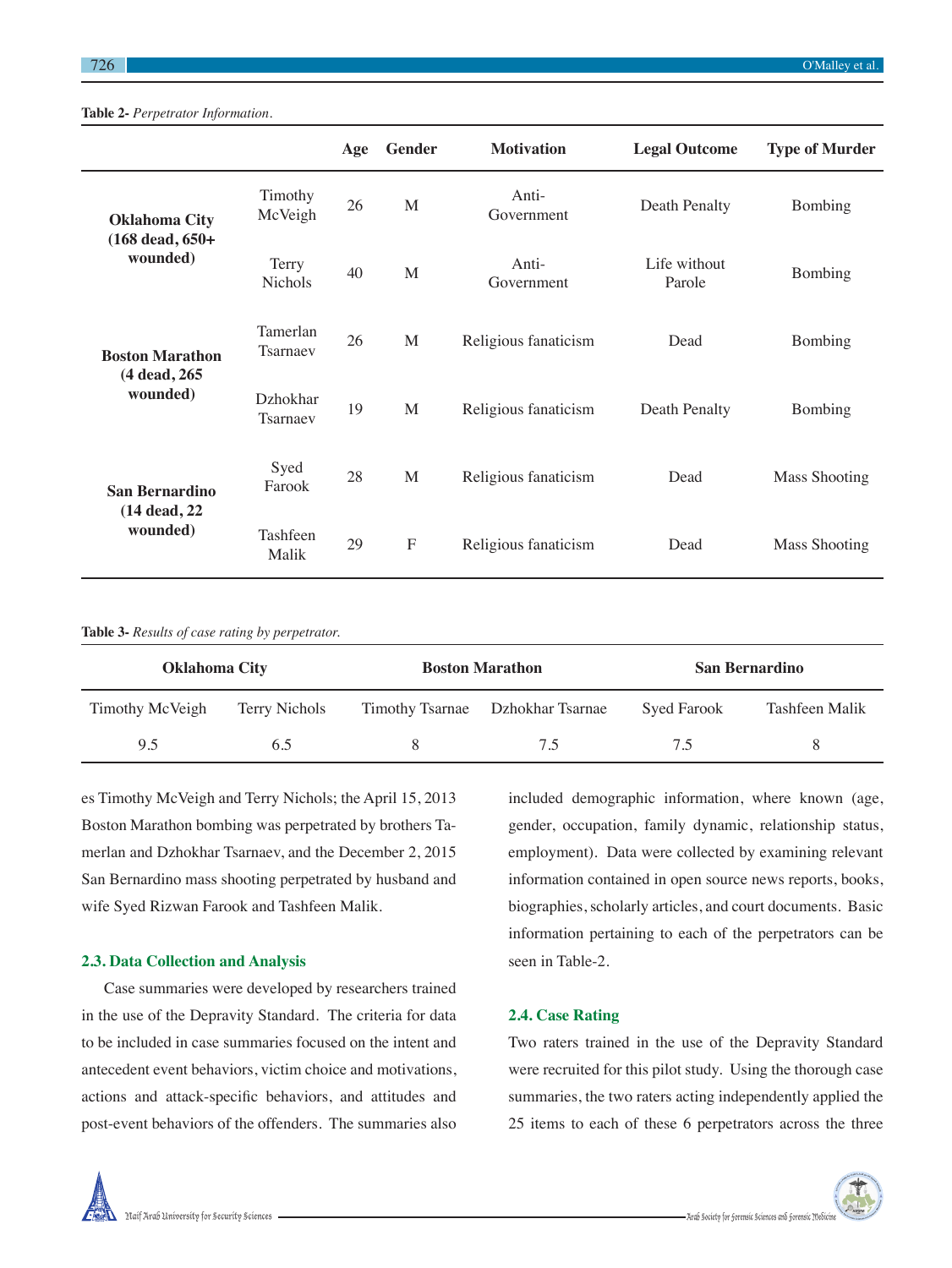cases to see if it could be determined which of the pair was the more culpable. Each rater rated an item as being present, absent, or insufficient data available to determine.

#### **3.4. Statistical analyses**

Data analysis was performed using Statistical Package for Social Sciences (SPSS) version 24 for Windows (IBM Corp. [8]). Data was entered as a score of  $1 =$  Item Present, or  $0 =$  Item Absent/ Insufficient Data Available to Determine. Interrater reliability was measured using two-way random interclass correlation coefficients. Overall ratings for each of the perpetrators were summarized as the mean score across both raters per perpetrator.

#### **3. Results**

Interclass correlation coefficients revealed a high degree of agreement between the raters, attesting to the reliability of the DS items, with coefficients ranging from 0.79 to 0.96. The total scores from each rater were averaged to produce a Mean Depravity score for each of the six perpetrators.

Examination of the Mean Depravity Standard scores reveals that Oklahoma City bomber Timothy McVeigh had more Depravity Standard items present and was thus found to be more culpable than Terry Nichols, whereas Tamerlan Tsarnaev and Dzhokhar Tsarnaev, and Syed Farook and Tashfeen Malik, were all equally culpable (Table-3).

Specifically, McVeigh was judged to be more culpable due to at least one rater judging him to exhibit pleasure in response to the actions and their impact (Item 21), projecting responsibility onto the victim; feeling entitlement to carry out the action (Item 23), and indifference to the actions and their impact (Item 25), whereas neither of the raters judged Nichols to exhibit those characteristics. Interestingly, all three of these items are contained in the Attitude category.

## **4. Discussion**

This pilot study indicates that the 25 items of the De-

pravity Standard can be applied to acts of domestic terrorism involving multiple perpetrators in the United States in order to apportion culpability. Such information could be vital in sentencing and parole considerations. For example, the recent release of Fuerzas Armadas de Liberación Nacional terrorists in the United States, a group that advocated for the independence of the United States territory of Puerto Rico, was a source of considerable controversy [9]. However, there was no available systematic and evidencerooted means for objectively considering the relative responsibility of these subjects in the crimes.

The Oklahoma City bombing is the only of the three incidents studied in which both perpetrators survived and thus were tried. The outcome of this case provides additional validation for this method; Timothy McVeigh was executed in 2001, whereas Terry Nichols was sentenced to life in prison after both state and Federal juries deadlocked on the death penalty.

There are several limitations to this study. The differentiating items in the Oklahoma City bombing pair were all attitude items, for which there may have been more readily available data given the perpetrators both survived to be interviewed and more readily observed by others. Attitudes may have been harder to find information for when the perpetrators died or otherwise were cut off from witnesses who could inform these investigations.

While Timothy McVeigh survived, he was not cooperative or forthcoming with information. Data reflecting intents and attitudes does not necessarily indicate honest disclosure by the perpetrator, and any information they provide can be expected to be self-serving, given the consequences of legal accountability [10]. Forensic specialists still need to piece together collateral information from multiple sources, as was done for this pilot study.

Ongoing research is currently being conducted to calculate weightings for the items [11,12]. Preliminary results from this online survey demonstrate that the general public find some items more depraved than others. As scores were unweighted in this study, and it is unlikely that all

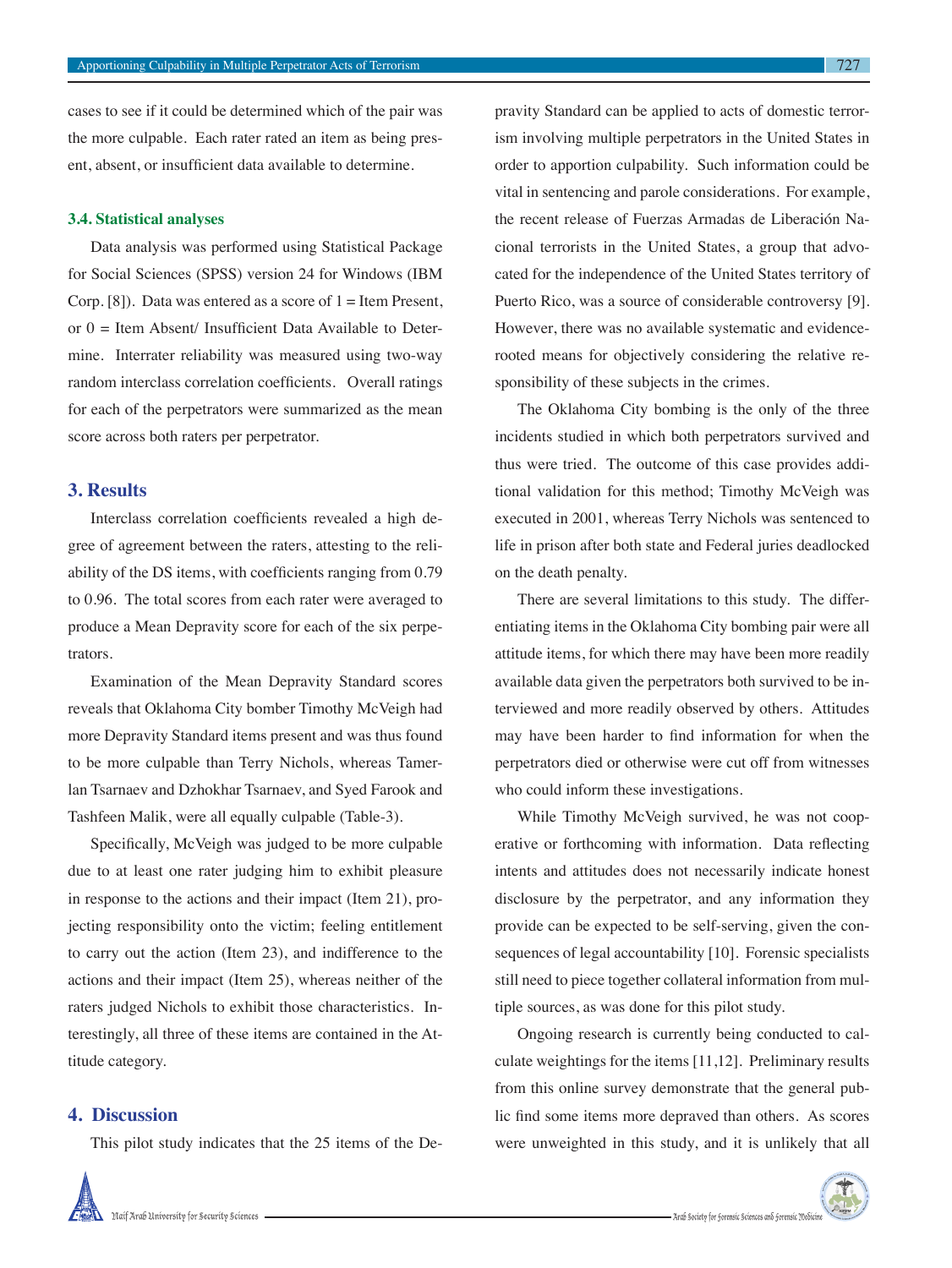items reflect equal amounts of depravity, the addition of weights when available may add precision to determining relative culpability.

 Finally, as noted, only publicly available information was used to inform the case studies, and the level of detail reported varied slightly across incidents. Access to confidential and sensitive information would likely improve the raters' assessment. Despite these limitations, open source accounts can provide rich data, especially in such highprofile cases.

#### **5. Conclusion**

Sentencing decisions in the U.S. are frequently reported to be biased based on gender, age, sociodemographic status, race, and ethnicity, and other factors [13-18]. The results of this pilot study have demonstrated that the Depravity Standard tool provides an unbiased accounting for depravity in terrorism cases, stripping away these biasing factors. For example, despite Tashfeen Malik being female, a fact that one would expect to see leniency because of [19], she scored 0.5 higher on her Depravity Score than her husband. There is often a presumption in major crime cases that the male perpetrator is the prime mover and principally responsible. This pilot study suggests that the Depravity Standard as applied to domestic terrorism promotes analysis free of gender bias, with a finding that some might deem unexpected.

Additionally, 19-year-old Dzhokhar Tsarnaev scored only 0.5 lower on his Depravity Score than his 26-yearold brother Tamerlan Tsarnaev. Younger age is a factor that typically begets a presumption that a teenager was led passively by an adult co-conspirator [20]. The Depravity Standard demonstrates that this thinking, too, may prove to be a product of bias rather than evidence. These findings also demonstrate flaws in the general assumption that one perpetrator is always the leader or always more culpable, with two of the three cases showing it not to be the case.

Relative culpability can be informed by a higher magnification of the evidence of the case. The Depravity Standard affords this scrutiny to examine the intent, victim choice, actions, and attitude of the perpetrator. By accounting for the before, during, and after of a crime the Depravity Standard goes beyond traditional biasing instruments.

Future studies will continue to develop and validate the Depravity Standard for use in terrorism cases. Preliminary analyses of public participation data demonstrate some items to be more indicative of depravity than others. Future studies will analyze this publicly obtained data to assign weightings to each of the items, and additional analyses on a larger sample of terrorism cases will compare weighted scores. Nonetheless, these initial findings indicate that the Depravity Standard is a promising instrument to determine relative culpability among multiple perpetrators in terrorism events.

#### **Acknowledgements**

We would like to thank Samantha Blair and Breanna Oree for their research and data assistance.

#### **Conflicts of Interest**

The authors have no conflict of interest to report.

### **References**

- 1. Welner M. The justice and therapeutic promise of science-based research on criminal evil. J Am Acad Psychiatry Law. 2009;37:442-9. PMid:20018993
- 2. Reinhard KJ, Welner M, Okoye MI, Marotta M., Plank G., Anderson B, Mastellon T. Applying forensic anthropological data in homicide investigation to the Depravity Standard. J Forensic Leg Med. 2013;20:27-39. https:// doi.org/10.1016/j.jflm.2012.04.018, PMid:23217373
- 3. Barton VL. Knowing evil when we see it: an attempt to standardize heinous, atrocious, and cruel. Nova L. Rev. 2009;33:679-702.
- 4. Ball WD. Heinous, atrocious, and cruel: apprendi, indeterminate sentencing, and the meaning of punishment. Colum L Rev. 2009;109:893-972.
- 5. Welner M. Classifying crimes by severity: from ag-